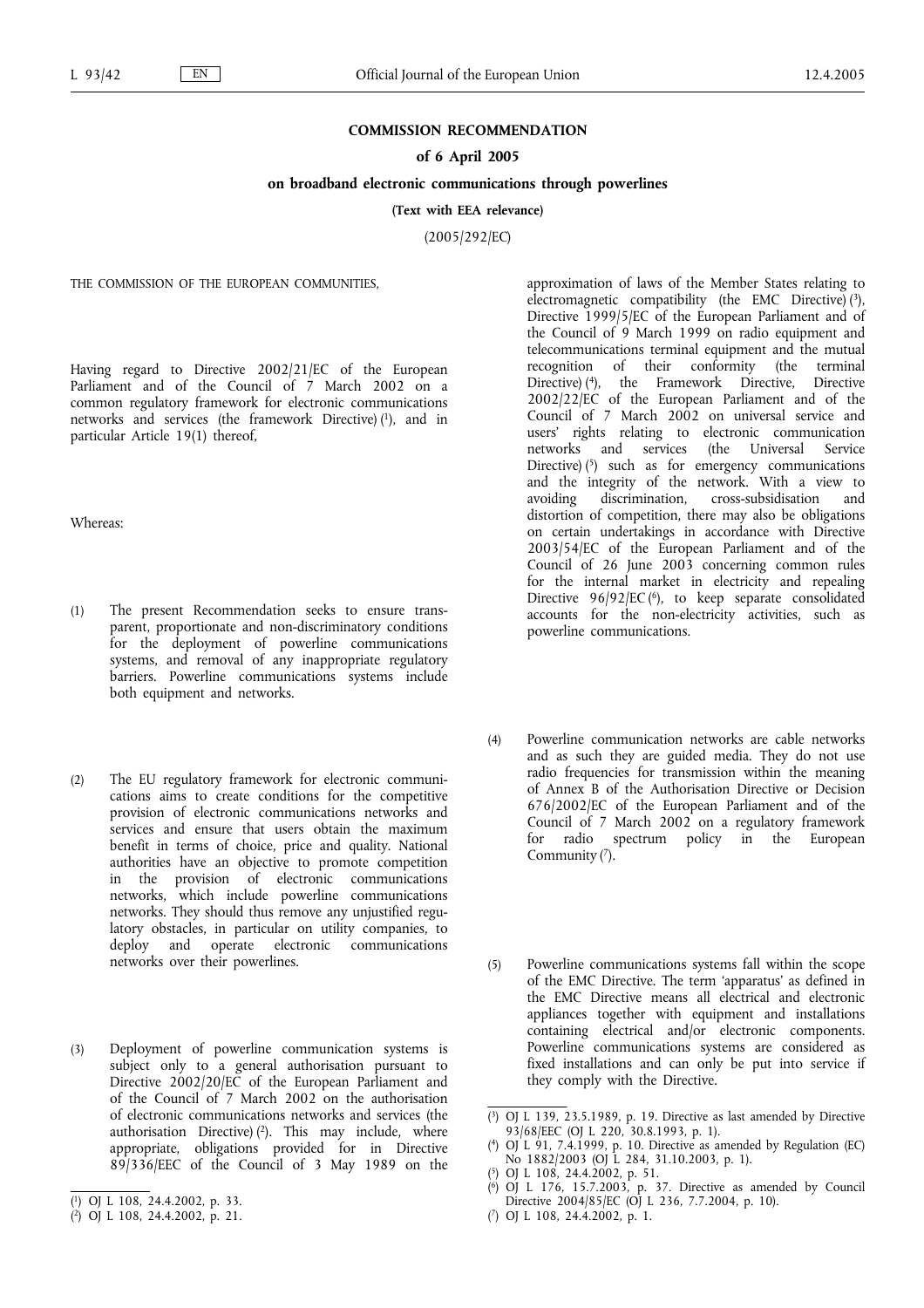- (6) In powerline communications systems, the cabling involved may already be in service for other uses, and networks may be subject to constant alteration. These characteristics, together with the specific nature of unwanted radiated emissions along wireline systems, means that is impractical to carry out measurements on a complete system, and an ex-post model for interference management of wireline systems with radio systems is appropriate, in accordance with the EMC Directive. Therefore, a network made up of equipment compliant with the EMC Directive and used for its intended purpose, which is installed and operated according to good engineering practices designed to meet the essential requirements of the EMC Directive, should be considered compliant with the requirements of the EMC Directive. The documented good engineering practices should include targeted in-situ measurements, demonstrating that the objectives of the EMC Directive are met in respect of unwanted radiated emissions, especially in situations where interference is more likely to occur.
- (7) This approach shall not prevent Member States from taking special measures for safety reasons concerning the putting into service or use of equipment to protect public telecommunication networks or receiving or transmitting stations used for safety purposes in well-defined spectrum situations, in accordance with Article 6 of the EMC Directive.
- (8) If the interference caused by a powerline communications system can not be resolved by the parties concerned, the competent authorities should request evidence of compliance of the system concerned and, where appropriate, initiate a further assessment. That assessment should include a verification of compliance of the system under the EMC Directive. If noncompliance is identified, the competent authorities should impose proportionate, non-discriminatory and transparent enforcement measures to bring the system into compliance.
- (9) If a system is deemed compliant but is nevertheless creating harmful interference, the competent authorities of the Member States should take special measures according to Article 6 of the EMC Directive, with a view to resolving such interference. Measures taken should be proportionate, non-discriminatory and transparent. In examining the proportionality of measures, Member States should take into account economic and social aspects of the services involved. Member States may also take into account the technical capability of modern powerline communications equipment to allow for a timely resolution of interference problems by reducing emissions at the specific interfering frequencies and places by so-called 'notching'.
- (10) In order to achieve a consistent application of either enforcement measures or of special measures under Article 6 of the EMC Directive, the competent authorities should exchange information between themselves and the Commission.
- (11) This approach, combined with regular and detailed interference reporting, will allow for further test results and experiences to be gathered on the roll-out of powerline communications networks, in particular in view of the protection of the use of the radio spectrum. The frequency of reporting should be semi annually initially, but may be varied depending on the results obtained.
- (12) In 2001 the Commission called upon the European Standardisation Organisations (ESOs) to draft harmonised European standards for wireline networks to include digital subscriber line (DSL), coaxial cable, Ethernet and powerline communications networks (1). However, the work of the ESOs has not yet been completed. In order to facilitate the development of a harmonised European standard for wireline networks and apparatus, national authorities should monitor developments in close cooperation with market players.
- (13) The Communications Committee has been consulted in accordance with the procedure referred to in Article 22(2) of the Framework Directive,

HEREBY RECOMMENDS:

- 1. Member States should apply the following conditions and principles to the provision of publicly available broadband powerline communications systems.
- 2. Without prejudice to the provisions of points 3 to 5, Member States should remove any unjustified regulatory obstacles, in particular from utility companies, on the deployment of broadband powerline communications systems and the provision of electronic communications services over such systems.

<sup>(</sup> 1) Standardisation mandate addressed to CEN, CENELEC and ETSI concerning electromagnetic compatibility (EMC) on EMC harmonised standards for telecommunications networks, Mandate M/313, 7 August 2001.